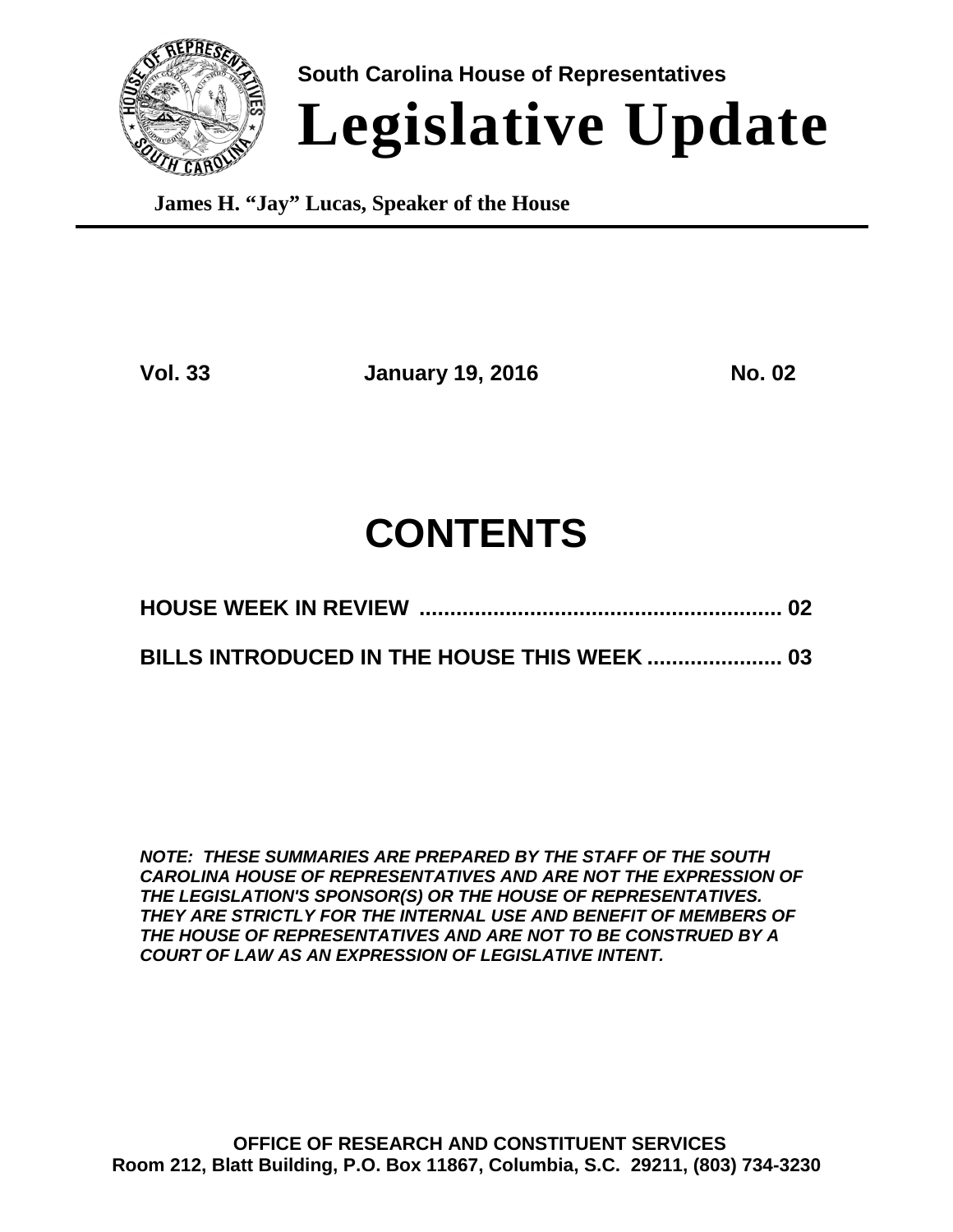# **HOUSE WEEK IN REVIEW**

Lawmakers returned to the State House on January 12, 2016, to commence the second regular session of the 121<sup>st</sup> South Carolina General Assembly.

The House of Representatives amended, approved, and sent the Senate **H.3440**, a bill making comprehensive statutory revisions regarding **MOPEDS**. The legislation establishes new requirements for registering and licensing mopeds with the Department of Motor Vehicles and for maintaining the same insurance coverage required of individual private passenger automobiles. New safety requirements are established for mopeds including requirements for moped operators and passengers to wear reflective vests and for a moped to be equipped with a rear red tail light that flashes continually while the moped is in motion. The legislation provides that it is unlawful for a person to operate a moped on the public roads in this state that have a speed limit of greater than fifty-five miles per hour. A moped, while traveling along a multi-lane highway, must be operated in the farthest right lane except when making a left turn. No person may operate a moped at a speed in excess of thirty-five miles an hour. Those who sell mopeds are required to post signs that provide brief explanations of such matters as age restrictions, maximum speeds, and the definition of a moped. A moped seller is not required to obtain a motor vehicle dealer's license. The legislation replaces the multiple, sometimes conflicting, definitions for mopeds currently found in statutes with a single new definition for mopeds and makes other revisions to allow for greater consistency in the way that the laws governing motor vehicles are applied to mopeds.

The House approved and sent the Senate **H.4632**, a joint resolution **REVISING THE APPLICABILITY OF CERTAIN STUDENT ASSESSMENT STATUTES FOR THE 2015-2016 SCHOOL YEAR** including authorization for all public high schools and, where necessary, career centers, to offer a state-funded college entrance assessment to each student entering the eleventh grade for the first time in school year 2015-2016.

The House approved and sent the Senate **H.4633**, a joint resolution **EXTENDING THE DEADLINE BY WHICH AN INDEPENDENT SCHOOL MUST APPLY TO BECOME AN ELIGIBLE INSTITUTION FOR PURPOSES OF THE EDUCATIONAL TAX CREDIT FOR EXCEPTIONAL NEEDS CHILDREN** until February 15, 2016.

# **BILLS INTRODUCED IN THE HOUSE THIS WEEK**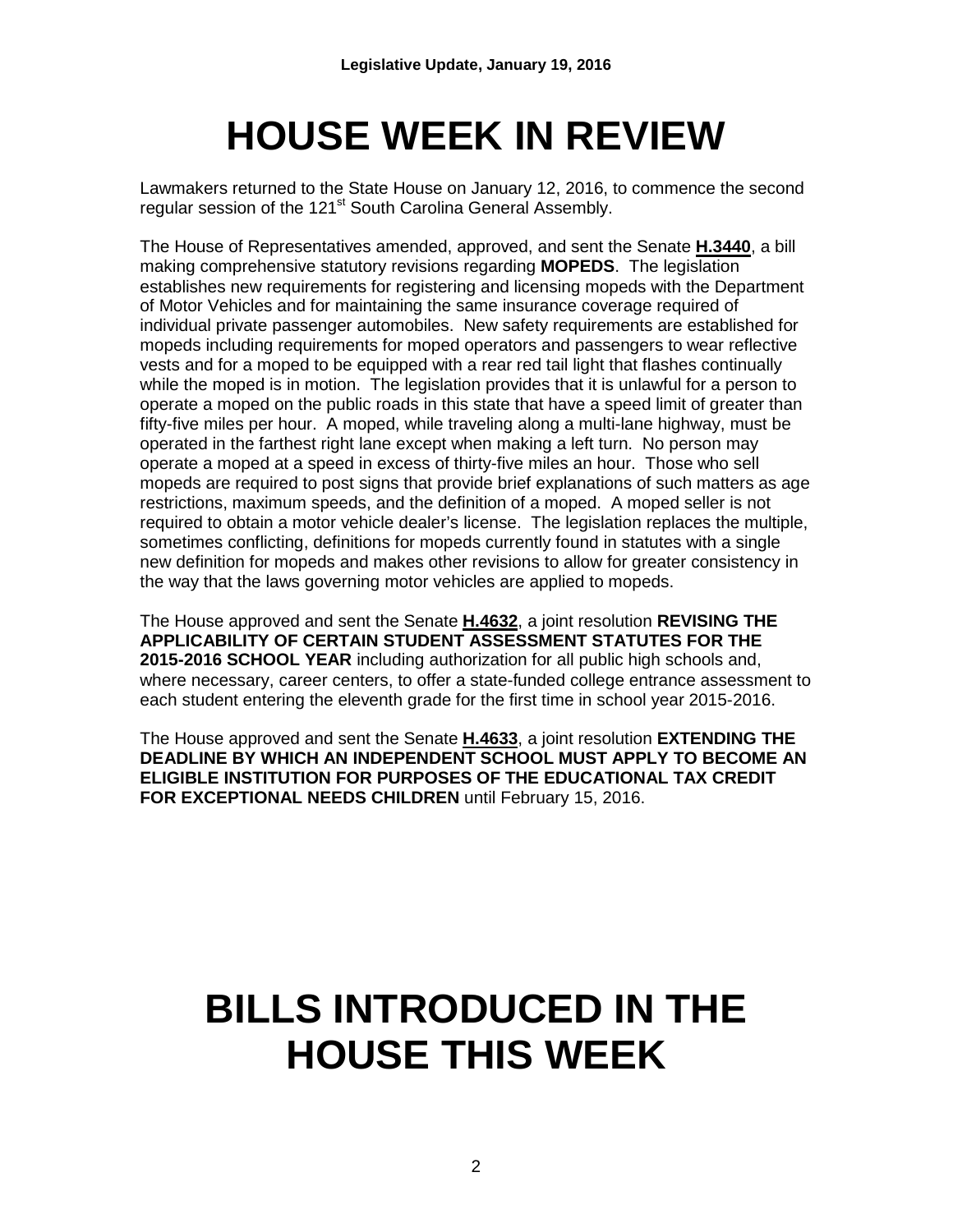### **AGRICULTURE, NATURAL RESOURCES AND ENVIRONMENTAL AFFAIRS**

#### **H.4640** *PROHIBITING THE DISCHARGE OF POLLUTANTS INTO THE ENVIRONMENT AND REMEDIES FOR VIOLATIONS* **Rep. Lucas**

The bill clarifies that persons who may file a petition with the SC Department of Health and Environmental Control do not include certain agencies of the state. In addition, the bill provides that any decision of the department with respect to the type of review obtained is not subject to judicial review.

#### **H.4641** *RESTRUCTURING OF HEALTH AND ENVIRONMENTAL AGENCIES* **Rep. Pope**

The legislation renames the SC Department of Health and Environmental Control chapter to the Department of Behavioral and Public Health. The legislation reorganizes the chapter creating the Division of Public Health, transferring all public health responsibilities. The bill transfers the environmentally related responsibilities of the Department of Health and Environmental Control to the newly created Division of Environmental Protection under the Department of Agriculture. As a result, the bill abolishes the Department of Health and Environmental Control.

The legislation creates the Division of Mental Health within the Department of Behavioral and Public Health; makes conforming changes reflecting the transfer of responsibilities and abolishes the Department of Mental Health and the Mental Health Commission.

The legislation creates the Division of Alcohol and Other Drug Abuse Services within the Department of Behavioral and Public Health, makes conforming changes reflecting the transfer of responsibilities to the new created division and abolishes the Department of Alcohol and Other Drug Abuse Services

As noted, the legislation creates the Division of Environmental Protection within the Department of Agriculture and transfer the divisions, offices and programs of the Department of Health and Environmental Control that perform functions related to environmental regulation and protection.

## **EDUCATION AND PUBLIC WORKS**

#### **H.4619** *MISSED SCHOOL DAYS* **Rep. Norrell**

This bill relates to the requirement that all school days missed for school closings necessitated by weather conditions or other disruptions requiring schools to close must be made up, so as to provide that when schools close because the governor declares a state of emergency due to snow, extreme weather conditions, or other natural disasters, students in those schools are not required to make up any days missed as a result.

#### **H.4639** *EDUCATIONAL INTERSTATE RECIPROCITY* **Rep. Allison**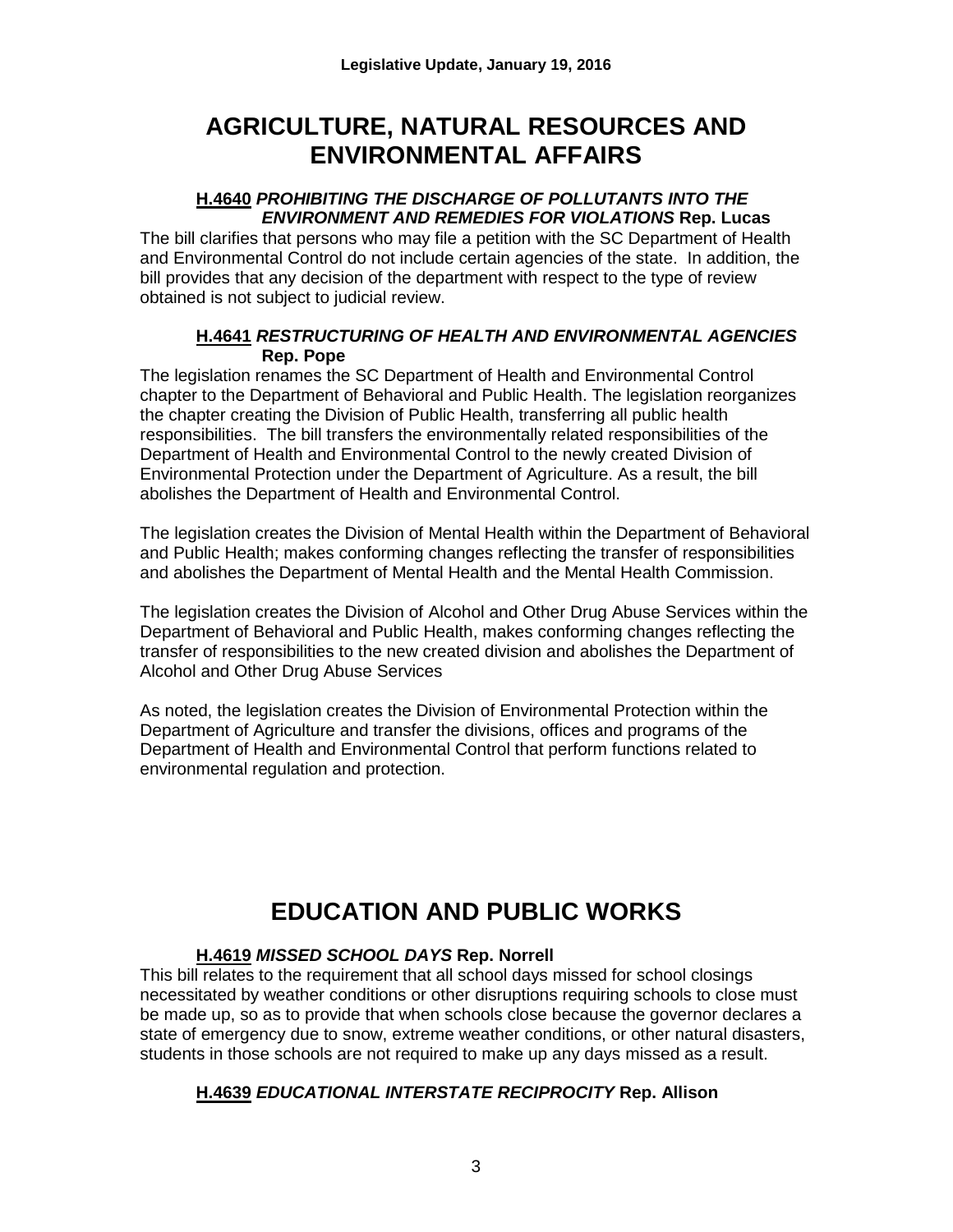This bill provides that the Commission on Higher Education may enter interstate reciprocity agreements that authorize accredited degree-granting institutions of higher education in this state to offer postsecondary distance education in a certain manner.

#### **H.4663** *KIDS GOLF WORLD CHAMPION* **Rep. Taylor**

This concurrent resolution requests that the Department Of Transportation place signs along South Carolina Highway 39 at the northern and southern entrances to the Town of Salley that contain the words "Luke Parsons 2015 U.S. Kids Golf World Champion".

#### **H.4667** *"OLD PRINCE WASHINGTON" SCHOOL BOAT* **Rep. Anderson**

This joint resolution directs the State Department of Education to transfer ownership of the "Old Prince Washington" public school boat to Georgetown County.

#### **H.4673** *BEGINNER'S PERMITS* **Rep. Hicks**

This bill relates to a motor vehicle beginner's permit and vehicle operation, so as to provide that a permittee may not operate a motorcycle, motor scooter, or light motor driven cycle at any unpermitted time unless supervised by a licensed motorcycle, motor scooter, or light motor-driven cycle operator.

#### **H.4674** *DEFINITION OF CERTAIN EDUCATION TERMS* **Rep. Atwater**

This bills defines the terms "instruction services" and "instructional services" beginning with the 2017-2018 school year.

### **JUDICIARY**

#### **H.4593** *DONALD TRUMP UNWELCOME* **Rep. King**

A resolution stating that the Members of the House of Representatives disapprove of Donald Trump's comments and, further, that he is not welcome in South Carolina.

#### **H.4618** *HATE INSPIRED CRIMES* **Rep. King**

Sets out penalties for a person convicted of certain crimes when they are committed with an intent to assault, intimidate, or threaten any victims because of their race, religion, color, sex, age, nationality, origin, or sexual orientation. Penalties for the crime of malicious injury to real property are revised and heightened.

#### **H.4620** *FLAG REMOVAL VOTES* **Rep. Mitchell**

This S.C. Code section specifies the flags to be flown on the Capitol Dome, at the State House complex, and in the House and Senate Chambers. This proposed bill deletes any requirement for a two-thirds vote for passage of an act to remove a flag.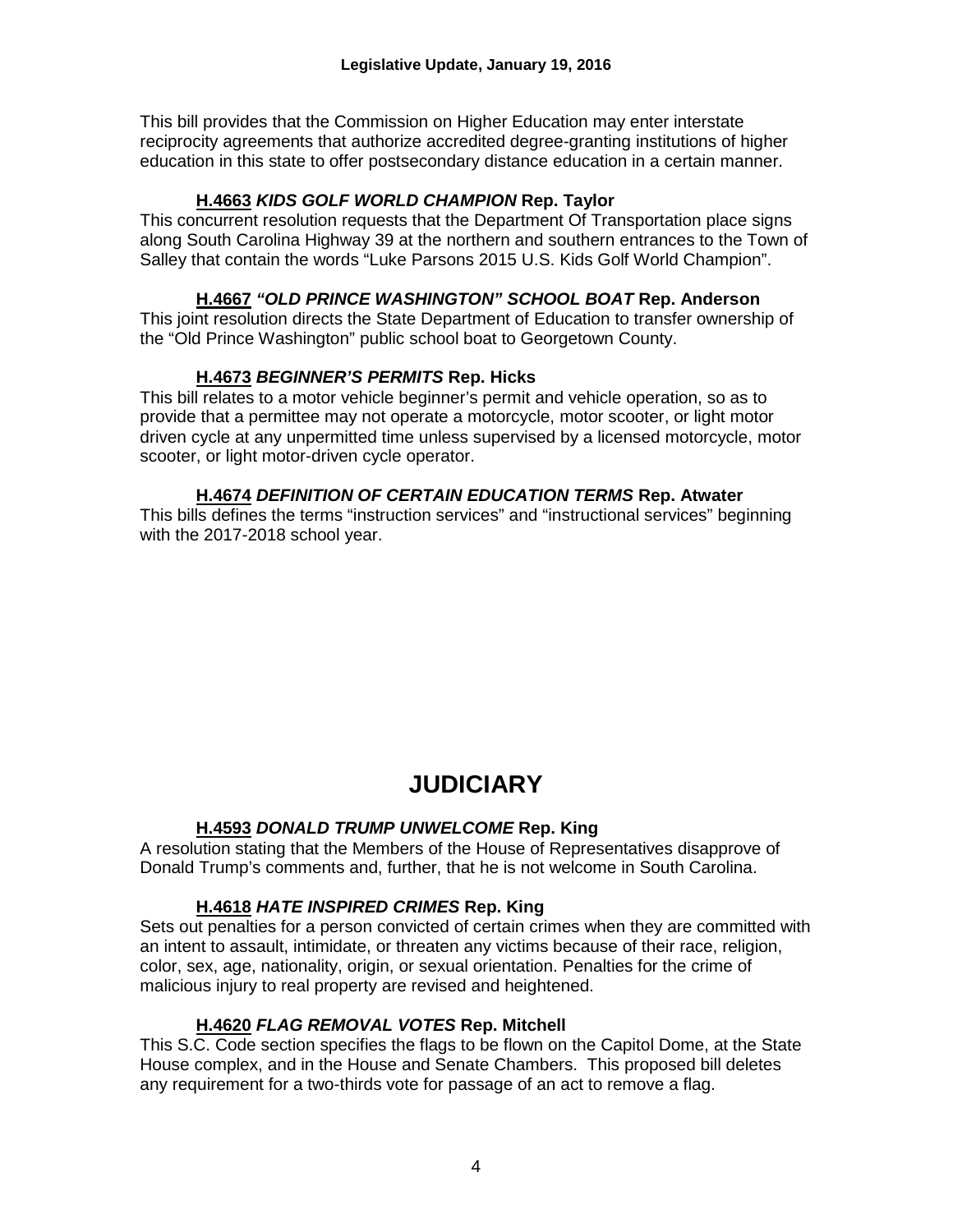#### **H.4622** *UNWELCOME ADVERTISING/SOLICITATION MATERIALS*  **Rep. Funderburk**

Creates penalties for continuing to distribute advertising materials after certain addresses have given notice they do not want any. Establishes further penalties for failure to pay civil fines.

#### **H.4623** *ELECTRONIC MONITORING* **Rep. McKnight**

Limits the circumstances for placing offenders on electronic monitoring programs as a condition of bond. Offenses include criminal sexual conduct and other violent crimes listed in S.C. Code Section 16-1-60, other than manufacturing or trafficking in illegal drugs.

#### **H.4624** *CONFEDERATE BATTLE FLAG REMOVAL AT THE CITADEL*  **Rep. Gilliard**

Allows the Citadel to remove the Confederate Battle Flag, or any other War Between the States flag previously placed on campus in Summerall Chapel.

#### **H.4626** *REAPPORTIONMENT COMMISSION* **Rep. Neal**

Establishes the South Carolina Reapportionment Commission. It would have seven members, who would submit reapportionment plans to the General Assembly for House, Senate, and Congressional District seats.

#### **H.4627** *SOUTH CAROLINA UNIFORM FIDUCIARY ACCESS TO DIGITAL ASSETS ACT* **Rep. J. E. Smith**

Establishes a framework for internet users to manage and delete any stored digital assets after the death of the user, or becoming a 'protected person' as defined in the bill.

#### **H.4628** *SECOND AMENDMENT PRESERVATION ACT* **Rep. Hicks**

Prohibits the use of public funds, people, or property to enforce any form of regulation relating to firearm ownership, use, or possession.

#### **H.4629** *WOMAN'S ULTRASOUND RIGHT TO KNOW ACT* **Rep. Hicks**

Requires a doctor to inform pregnant women of the age of the fetus prior to performing an abortion. Requires an ultrasound to be performed and given to a pregnant woman before an abortion can be done. Requires informed consent to be received from the pregnant woman before an abortion takes place.

#### **H.4630** *UNIFORM ELECTRONIC RECORDATION OF CUSTODIAL INTERROGATIONS ACT* **Rep. J. E. Smith**

Provides the circumstances when a law enforcement officer or agency must electronically record a custodial interrogation. Any failure to electronically record an interrogation is a determinative factor before admitting any statements into evidence. Prohibits civil liability for law enforcement officers or agencies involved in certain instances. Provides for self-authentication of electronic recordings.

#### **H.4634** *DISMEMBERMENT ABORTIONS* **Rep. Hicks**

Prohibits dismemberment abortions. Sets penalties for performing them.

#### **H.4635** *DEPARTMENT OF TRANSPORTATION OFFICERS* **Rep. Bannister**

Provides for the appointment of the Commissioners, the Secretary, and the board members for the Department of Transportation. Requires that commissioners or board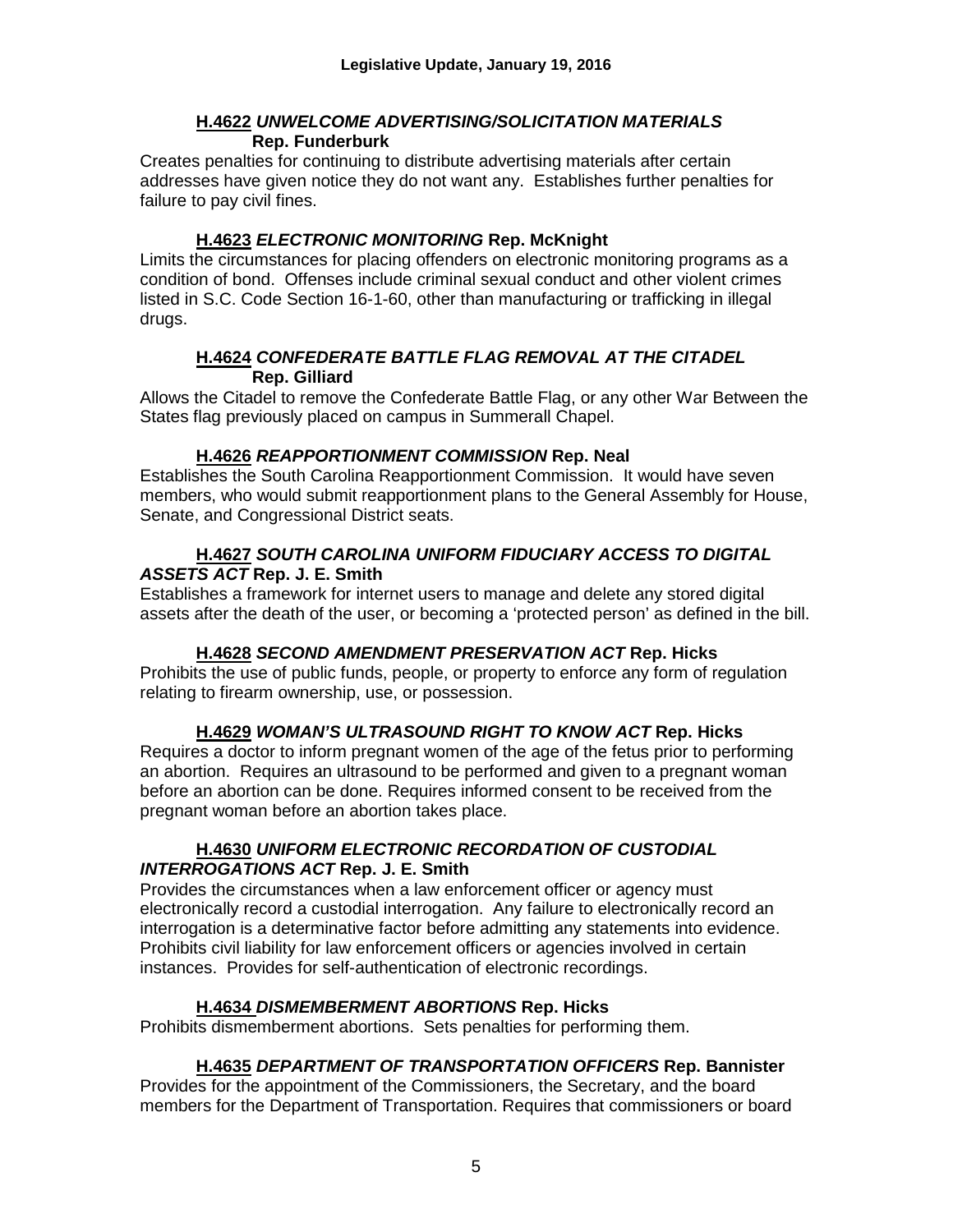members serve no more than twelve years. Prohibits most new road construction projects until July 1, 2021.

#### **H.4637** *EMINENT DOMAIN* **Rep. Lucas**

Establishes requirements before entities can exercise eminent domain.

#### **H.4638** *VOTING ON MONUMENTS, MEMORIALS, AND NAMES* **Rep. Lowe**

Mandates a two-thirds vote by the membership of each house of the General Assembly before the removal, relocation, or renaming of monuments or memorials on public property. Also applies this requirement to structures, roads, or public areas in this state, named for wars, Native Americans, African Americans, or South Carolina historic events.

#### **H.4664** *PROPERTY OWNERS LIABLE FOR CONCEALED WEAPONS BAN*  **Rep. Burns**

Provides that a premises owner is strictly liable for injuries sustained by a concealed weapon permit holder by a criminal subject who commits a crime on a premises that is posted with signs prohibiting the carrying of concealed weapons on those premises.

#### **H.4665** *MAGISTRATE SCREENING* **Rep. Tallon**

Requires magistrates and candidates to become magistrates to be screened by the Judicial Merit Selection Commission.

#### **H.4666** *DOMESTIC VIOLENCE FATALITY REVIEW COMMITTEES* **Rep. Pope**

Establishes a Domestic Violence Fatality Review Committee in each circuit. Sets out protocols, confidentiality, and subpoena authority in certain circumstances.

#### **H.4668** *SECOND AMENDMENT PRESERVATION ACT* **Rep. Chumley**

Prevents state public funds, people, or property from being used to enforce any executive order or directive issued by the President of the United States after January 1, 2016 that regulates firearm ownership, use, or possession.

## **LABOR, COMMERCE AND INDUSTRY**

#### **H.4631** *CONTINUATION OF INSURANCE COVERAGE FOR INJURED FIREFIGHTERS* **Rep. J. E. Smith**

This bill provides that an accident or health insurance plan shall continue to provide coverage to a firefighter who is unable to work as a result of an injury sustained in the course of employment. If the firefighter recovers or is able to obtain new accident or health insurance coverage, the original insurer shall continue to provide benefits for injuries sustained in the course of employment as a firefighter, including cancer treatments.

#### **H.4660** *SURPLUS LINES INSURANCE PLACED THROUGH A LICENSED INSURANCE BROKER* **Rep. Sandifer**

This bill revises provisions relating to those who are excluded from licensure as an insurance producer or an insurance agency, so as to except from these exclusions a licensed property and casualty insurance producer who places surplus lines insurance through a licensed insurance broker. The legislation revises provisions relating to limited line and special producer licensure, so as to provide that a licensed property casualty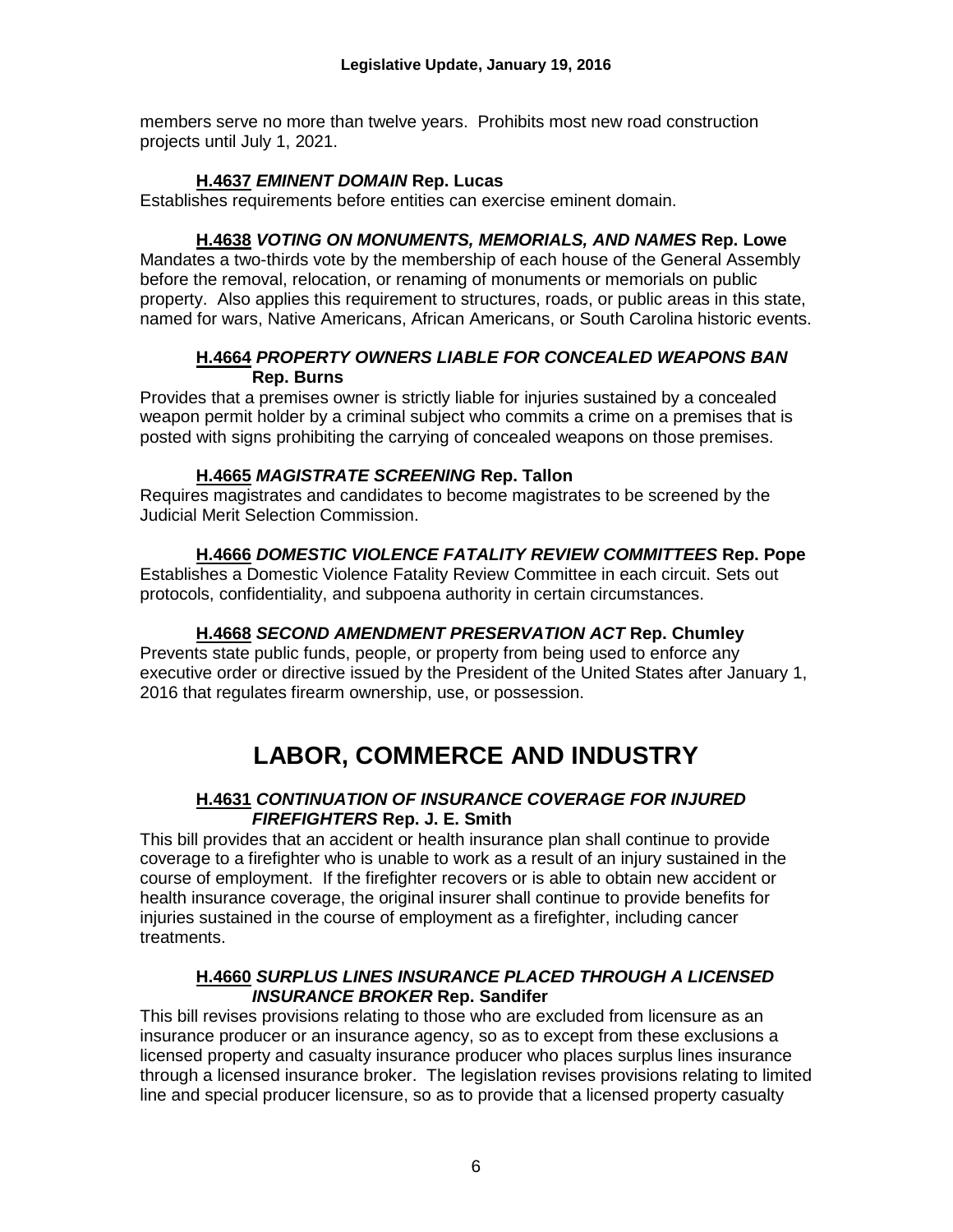insurance producer may place surplus lines insurance through a licensed insurance broker without being appointed by the surplus lines insurer.

#### **H.4661** *ACCEPTABLE PIPING MATERIAL IN THE STATE PROCUREMENT CODE* **Rep. Forrester**

This bill provides criteria for what may be considered acceptable piping material when counties, municipalities, school districts, special purpose districts, and other local government entities are procuring materials and using state funds for a water supply, wastewater, stormwater, or storm drainage project.

#### **H.4662** *REENACTMENT OF THE INTERSTATE INSURANCE PRODUCT REGULATION COMPACT* **Rep. Gambrell**

This bill provides for the reenactment of the Interstate Insurance Product Regulation Compact and related provisions, enacted by Act 339 of 2008, which expired on June 1, 2014. The legislation makes these reenacted provisions retroactive to this expiration date, and specifically does not reenact certain obsolete provisions.

#### **H.4679** *CUSTOMER REQUESTS FOR VOICE SERVICE FILED WITH THE PUBLIC SERVICE COMMISSION* **Rep. Forrester**

This bill revises provisions relating to the election by, and duties, of the local exchange carrier and alternative forms of regulation, to allow the Public Service Commission to conduct an investigation in certain circumstances when a customer files a request for voice service with the commission and to delineate the commission's actions upon conclusion of the investigation.

## **MEDICAL, MILITARY, PUBLIC AND MUNICIPAL AFFAIRS**

#### **H.4644** *DISPENSATION OF HORMONAL CONTRACEPTIVE PATCHES*  **Rep. Rutherford**

This bill provides that the board of pharmacy shall issue a written protocol in compliance with which pharmacists, without an order of a practitioner, may prescribe and dispense hormonal contraceptive patches and self-administered oral hormonal contraceptives. The bill also provides that the board shall adopt certain rules to establish standard procedures for these prescriptions and dispensations.

## **WAYS AND MEANS**

#### **H.4621** *PRIVATIZATION OF THE STATE'S PUBLIC COLLEGES AND UNIVERSITIES* **Rep. Pitts**

This joint resolution provides that, beginning July 1, 2017, the State Fiscal Accountability Authority shall transfer the state's public four-year institutions of higher learning to a not-for-profit organization for the purpose of operating them as private rather than public institutions.

#### **H.4625** *LOCAL DEVELOPMENT IMPACT FEE TO COMBAT HOMELESSNESS*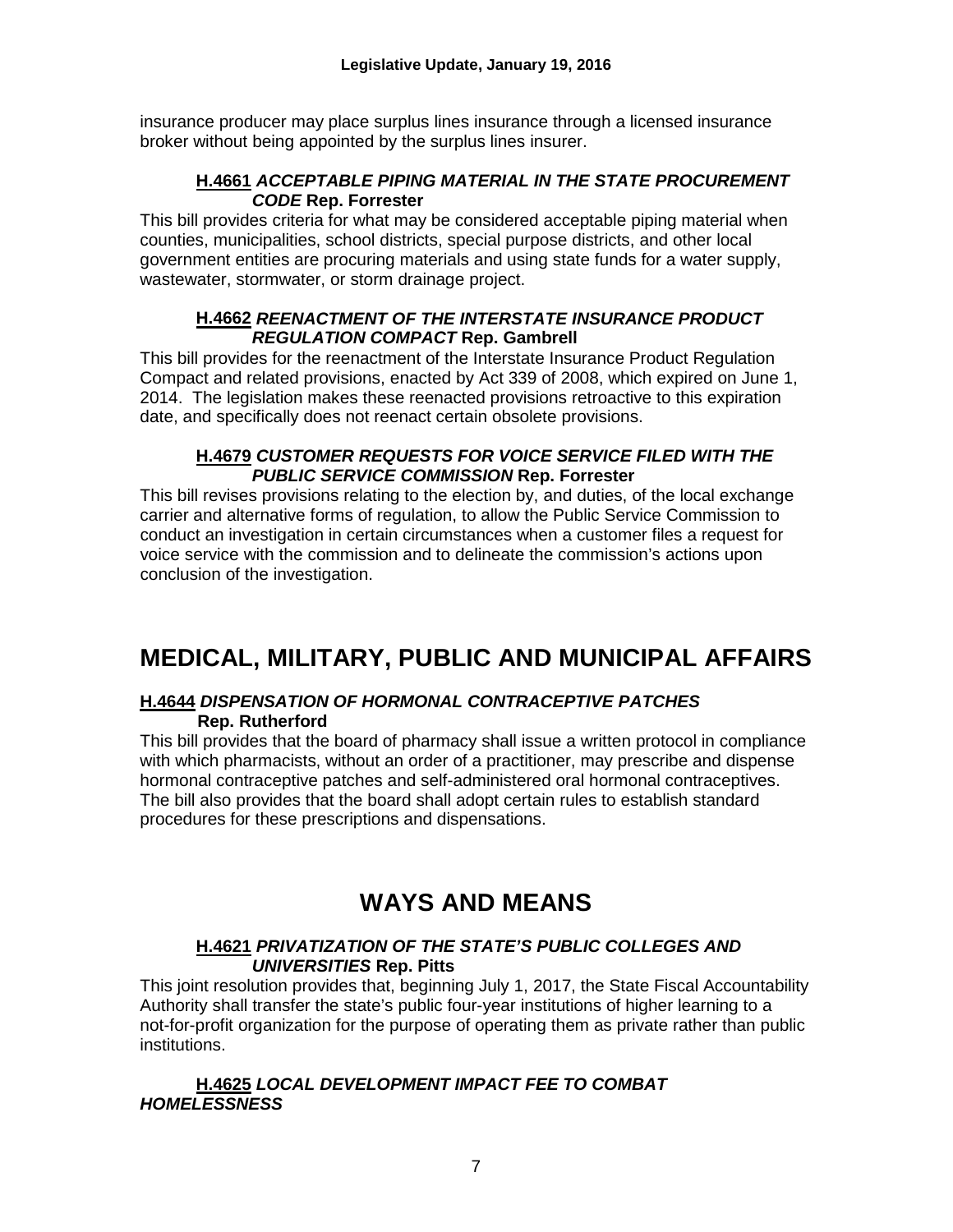#### **Rep. Gilliard**

This bill authorizes the governing body of a county or municipality to impose an impact fee on any private developer for each new residential dwelling unit constructed by the developer within the county or municipality and provides that the funds collected from the fee may be used only for the prevention of, or measures to combat, homelessness.

#### **H.4636** *SHORTENED LEGISLATIVE SESSION AND BIENNIAL STATE GOVERNMENT BUDGETING* **Rep. Lucas**

This bill revises the General Assembly's mandatory sine die adjournment date to provide for the General Assembly to adjourn each year by the first Thursday in May instead of the first Thursday in June. The legislation makes provisions for the legislature to engage in the state government budgeting process every other year rather than annually by requiring the General Assembly to enact, beginning with its 2017 session, a biennial state general appropriations act that spans two fiscal years. Under the legislation, the General Assembly retains the authority to approve supplemental appropriations bills and capital reserve fund appropriations in both even-numbered and odd-numbered years.